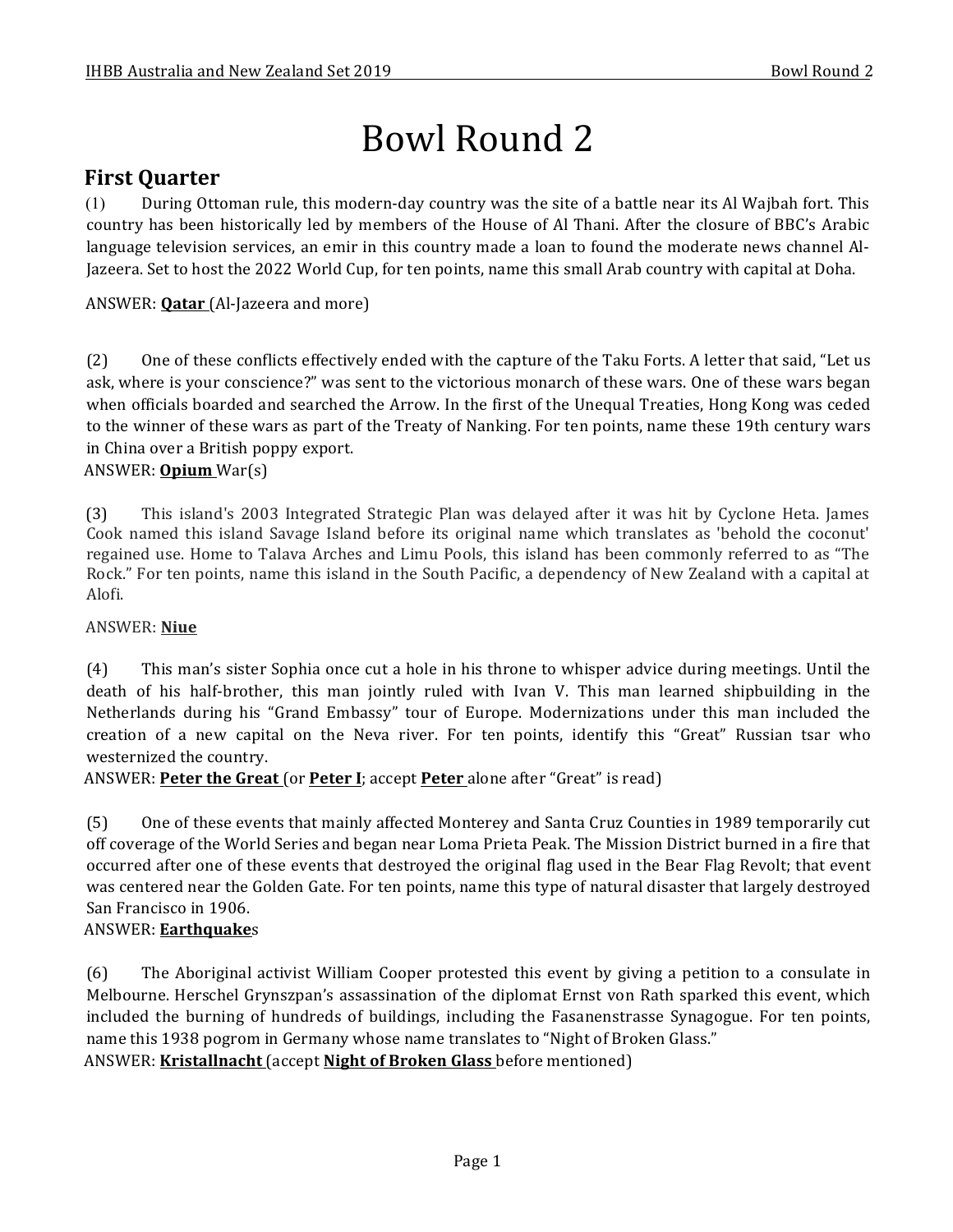(7) A brand of these products temporarily stopped using green in its packaging during World War II, supposedly to save copper. Leo Burnett designed a mascot for a company that sold these products in an effort to transition away from feminine ad campaigns; that mascot was a cowboy portrayed by several men who later died of COPD and other respiratory diseases. In 1970, the US government banned television advertising for, for ten points, what cancer-causing product sold by Lucky Strike and Marlboro? ANSWER: **cigarette**s (accept answers related to **tobacco**)

(8) Blundells Cottage, which dates to 1860, is one of the oldest buildings in this city. A blueprint for this city was designed by architects Walter Burley Griffin and his wife Marion. The Lodge is the official residence of its country's Prime Minister located in this city. This city was the subject of a political dispute between Melbourne and Sydney. For ten points, name this capital of Australia.

## ANSWER: **Canberra**

(9) This organization implemented COINTELPRO to spy on suspected communists, using the program to harass Martin Luther King. Helen Gandy served as secretary to one leader of this organization and burned his "personal file" after his death. The arrests of Machine Gun Kelly and "Public Enemy Number One" John Dillinger were coordinated by this organization. J. Edgar Hoover was the first director of, for ten points, what American federal law enforcement agency?

ANSWER: **Federal Bureau of Investigation** (Accept **FBI)** 

(10) A villa in Florence inspired the name of a map of this island known as the Castello Plan. Seyseys, the leader of the Canarsee, led a negotiation for this island. An artillery section built along the southern portion of this island was known as the Battery. Members of the Lenape tribe were supposedly given 60 guilders by Peter Minuit to transfer ownership of this island to the Dutch. For ten points, name this island of New York City that is home to Wall Street.

## ANSWER: **Manhattan**

## **Second Quarter**

(1) A so-called "step" named for this man may have been damaged in a 2015 earthquake. News of this man's most notable achievement reached Britain on the day of Queen Elizabeth II's coronation. In 1960, this man somewhat humorously undertook an expedition in search of the abominable snowman. For ten points, name this New Zealand man who, together with Tenzing Norgay became the first man to summit Mount Everest.

### ANSWER: Edmund **Hillary**

BONUS: Before cancelling due to prior commitments, Hillary was supposed to be the guide on a fatal sightseeing flight that crashed into Mount Erebus on an island off what continent? ANSWER: **Antarctica**

(2) In 1994, Joe Cocker returned for the celebration of the 25<sup>th</sup> anniversary of this event. The third day of this event started with Jimi Hendrix waking up the crowd to an iconic rendition of "The Star-Spangled" Banner." For ten points, identify this concert that was advertised by a picture of a bird sitting on a hand holding a guitar, a 3-day long countercultural gathering held in New York state in 1969.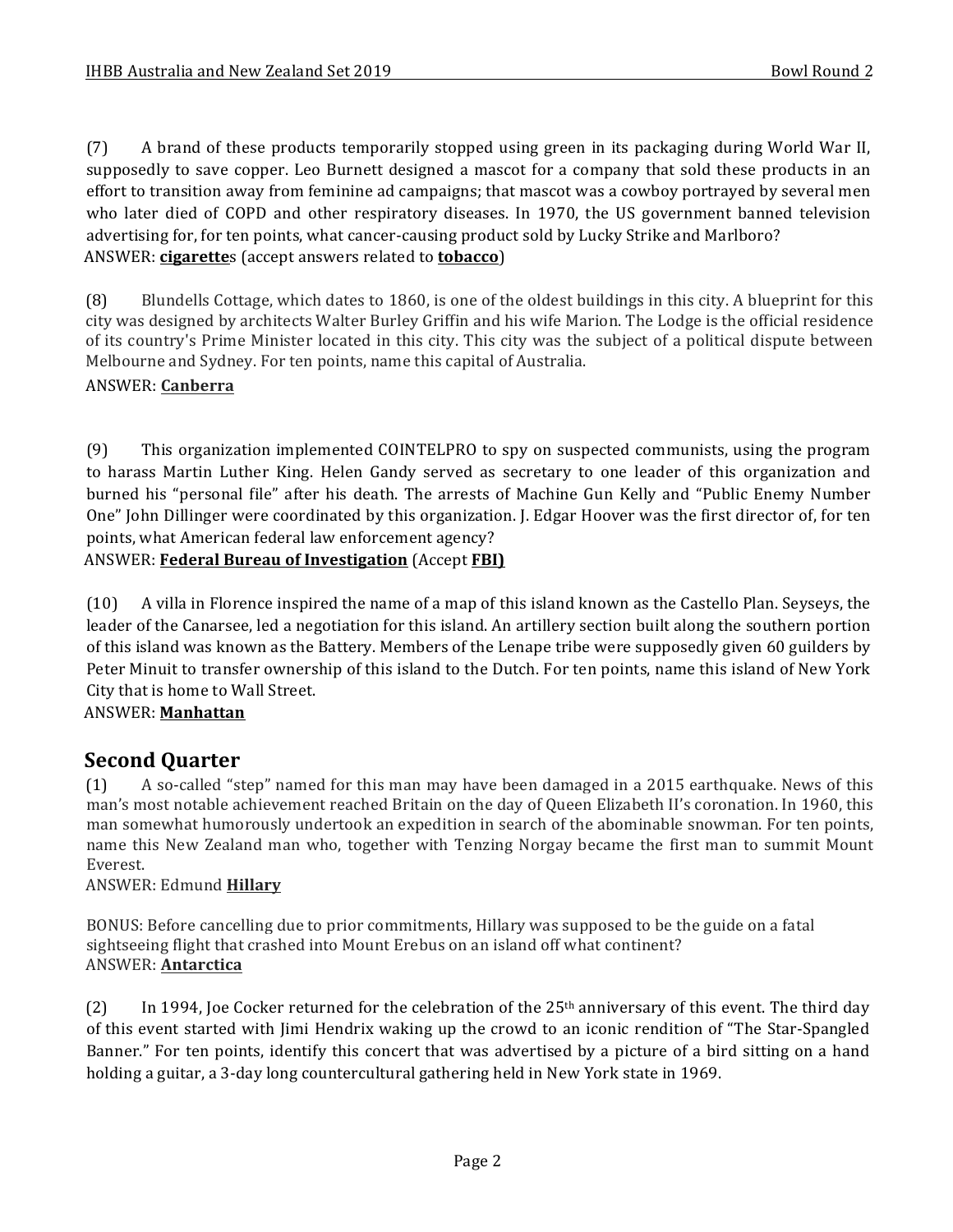## ANSWER: **Woodstock** Music & Art Fair

BONUS: This band with Mick Jagger and Keith Richards performed at a notorious concert at Altamont Speedway in the same year as Woodstock, which they missed.

## ANSWER: **Rolling Stones**

(3) This god will bring an end to the Kali Yuga in the form of his avatar Kalki. This figure is usually depicted, as in the ancient Padmanabhaswamy [pahd-mah-nah-bah-swah-me] Temple in Kerala, as holding a lotus flower, a mace, and a conch, with blue skin and four arms. One avatar of this God chased a golden deer and married Sita, and was named Rama. For ten points, name this Hindu Preserver god who makes up the Trimurti along with Brahma and Shiva. ANSWER: **Vishnu**

BONUS: This avatar of Vishnu is the main speaker of the Bhagavad Gita. A modern sect venerates this avatar with an mantra chanting "Hare [ha-ray] [this figure]." ANSWER: **Krishna** (accept Hare **Krishna**)

(4) After this city fell to France, Napoleon ordered the destruction of the *Bucentaur*, a ship that was used by this city's leader each Ascension Day to perform the "Marriage of the Sea" ceremony. This city maintained the fortress city of Famagusta on its island colony of Cyprus. A maritime empire in the Adriatic was ruled by, for ten points, what Italian city-state that is famed for its canals? ANSWER: (The Most Serene Republic of) Venice

BONUS: In the original tradition of the Marriage of the Sea ceremony, the holder of this position dropped a ring into the water. The name of this position is related to the English term "duke." ANSWER: Doge of Venice

(5) Alberto Granado and this man were given a raft to sail on the Amazon River after treating lepers. This man journeyed for nine months on a motorcycle across South America. This revolutionary fought in a revolution that deposed Fulgencio Batista after sailing on the Granma. For ten points, name this Argentine Marxist revolutionary who helped Fidel Castro in Cuba.

ANSWER: Ernesto "Che" Guevara

BONUS: Che supported Jacobo Arbenz in this Central American country. Like Panama City and Mexico City, this country's capital city shares the name of the country. ANSWER: **Guatemala** (City)

(6) This thinker formulated a principle of "pre-established harmony" in his Discourse on Metaphysics, and he codified the "principle of sufficient reason" in a 1710 work whose title coined the term "theodicy." The inspiration for Pangloss in Voltaire's Candide was, for ten points, what German thinker who concluded that ours is the best of all possible worlds? ANSWER: Gottfried Wilhelm von **Leibniz**

BONUS: Leibniz's non-philosophical work included the development of this mathematical field contemporaneously with, and independently of, Isaac Newton.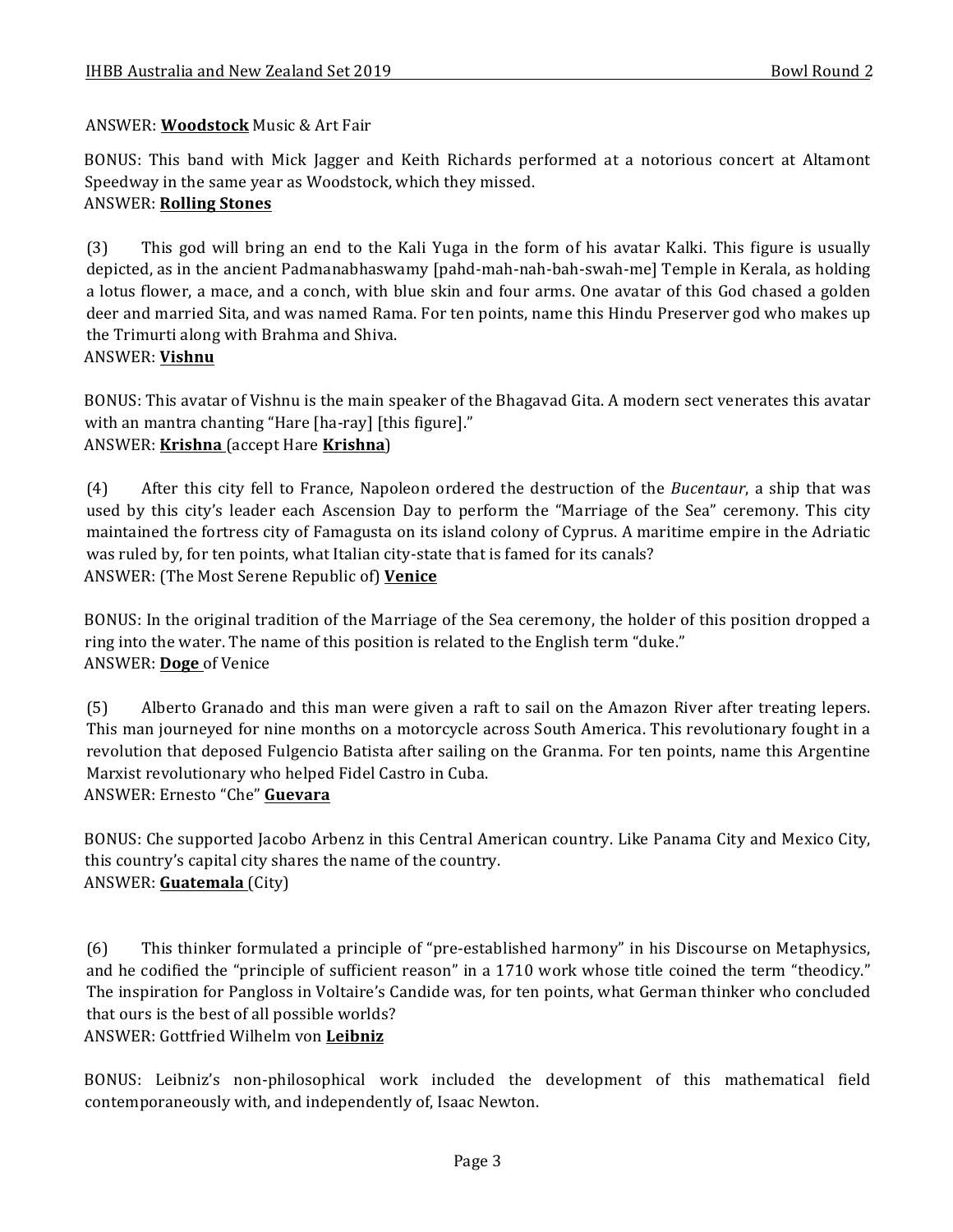## ANSWER: **calculus**

(7) This group of people first stopped at an island where all the males had been murdered, where there leader impregnated Hypsipyle. This group was sent on their quest by the Aeolian king Pelias. The leader of this group married Medea for 10 years before he abandoned her. For ten points, name this group of heroes who were led by Jason on a quest for the Golden Fleece.

## ANSWER: **Argonaut**s

Bonus: The Golden Fleece was found in the region of Colchis, which largely corresponds to this modern-day country with capital at Tbilisi.

## ANSWER: **Georgia**

(8) This structure caused stations on the U6 and U8 to become known as ghost stops. Lucius Clay was appointed as an ambassador after the construction of this structure, and Egon Krenz oversaw its destruction. This structure, which was designed to prevent brain drain, included a heavy military presence at locations like Checkpoint Charlie. For ten points, name this barrier that divided the modern capital of Germany during much of the Cold War.

## ANSWER: Berlin Wall (accept **Anti-Fascist Protective Wall**)

BONUS: The Berlin Wall was opened in November of this year, one year before Germany was reunified and two years before the Soviet Union officially dissolved. ANSWER: **1989**

# **Third Quarter**

The categories are ...

- 1. Australia and New Zealand at the Olympics
- 2. Henry VIII
- 3. Brazil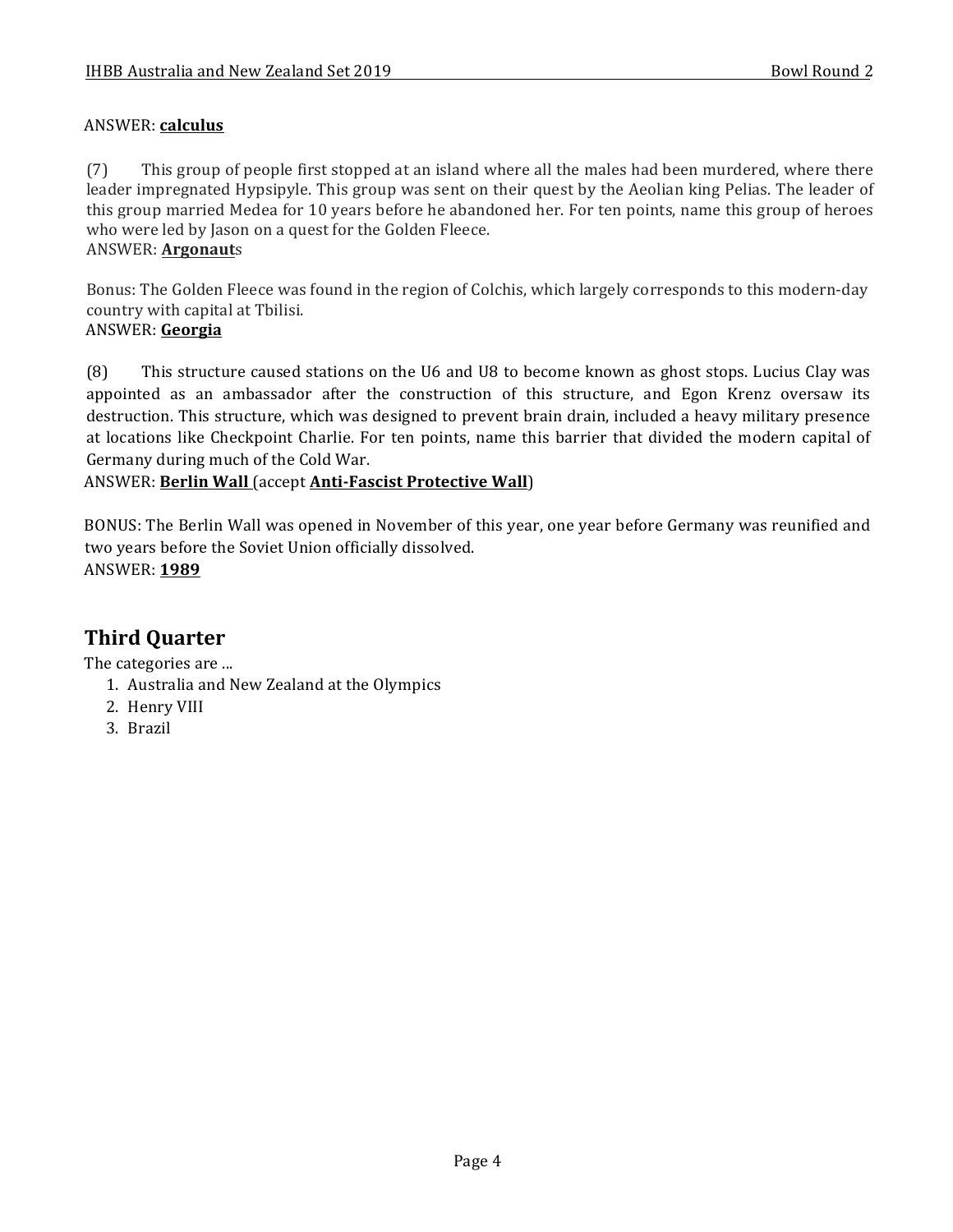### **Australia and New Zealand in the Olympics**

Name the...

(1) Australian city that hosted the 2000 Olympics. ANSWER: **Sydney**

(2) Indigenous Australian runner who lit the Olympic flame and won a gold medal in 2000 ANSWER: Cathy **Freeman**

(3) Host country of the 2018 Winter Olympics where New Zealand won 2 medals, its best ever showing ANSWER: **South Korea**

(4) Sport in which New Zealander Lisa Carrington won gold in 2016 in the flatwater 200 meter event ANSWER**: Canoe**ing

(5) Sport that featured the Blood in the Water match in 1956 in Melbourne between the USSR and Hungary. ANSWER: **Water Polo**

(6) Only Australian to ever win five individual Olympic gold medals, which he did between 2000 and 2004. ANSWER: Ian **Thorpe**

(7) Sport that along with track and field, New Zealand has won 24 medals in, the most in its history ANSWER: **Rowing**

(8) Host city of the 1908 games where Australia and New Zealand competed on a combined team. It's the only city to host the Olympics three times to date. ANSWER: **London**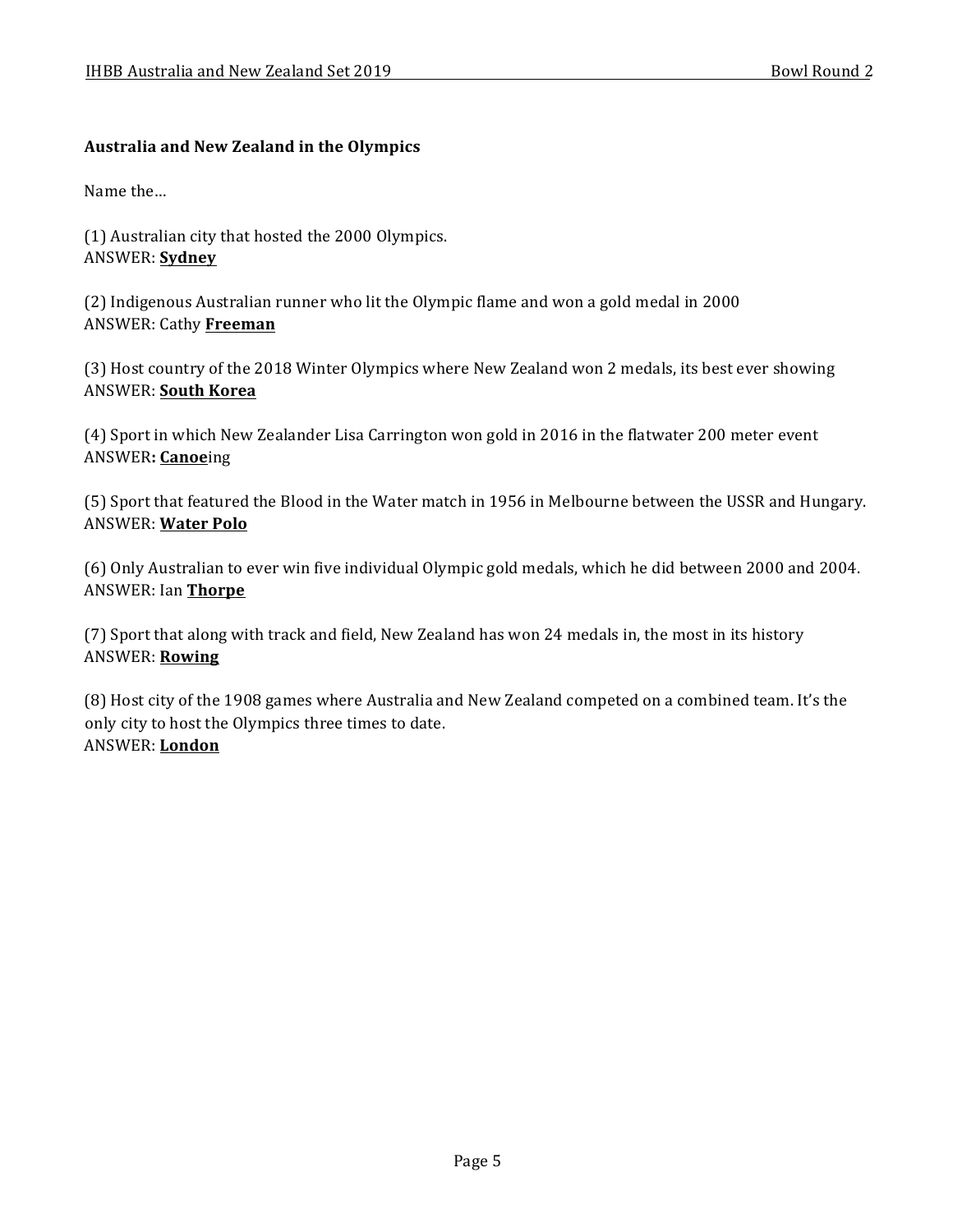## **Henry VIII**

Name the...

(1) Royal English house to which Henry belonged. ANSWER: House of **Tudor** 

(2) Number of women Henry married during his life. ANSWER: **six**

(3) First wife of Henry VIII, the daughter of Ferdinand and Isabella. ANSWER: **Catherine of Aragon** (prompt on Catherine)

(4) Church that Henry founded after the pope would not grant him an annulment to that wife. ANSWER: **Anglican** Church (or Church of **England**)

(5) Wife who gave birth to Henry's son Edward VI. ANSWER: Jane **Seymour** (prompt on Jane)

(6) Last woman to marry Henry VIII. ANSWER: Catherine **Parr** (prompt on Catherine)

(7) Theater in London that burned down during a performance of the play *Henry VIII* in 1613. **ANSWER: Globe Theatre** 

(8) 1536 uprising led by Robert Aske in protest of Henry VIII's anti-Catholic policies. ANSWER: **Pilgrimage of Grace**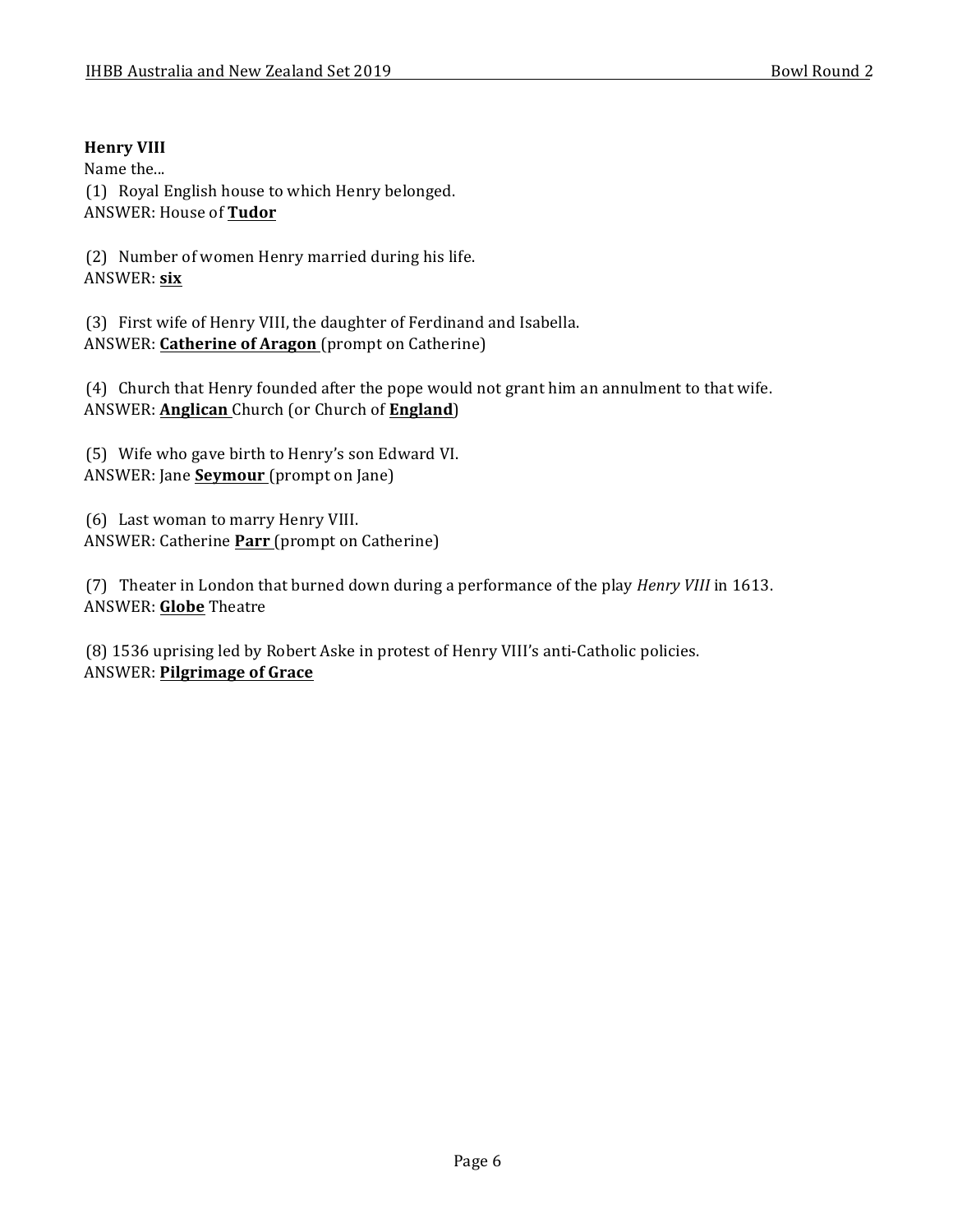## **Brazil**

Name the...

(1) European country that colonized Brazil, and whose language is Brazil's official language. ANSWER: **Portugal** (accept **Portuguese**)

(2) Site of the 2016 Summer Olympics, the second largest Brazilian city after Sao Paulo. ANSWER: **Rio** de Janeiro

(3) Beverage whose industry dominated the 19th century Brazilian economy, often paired with milk in historical studies.

ANSWER: **coffee** (accept **coffee with milk** or **caf'e** com leite)

(4) Country that opposed Brazil, Argentina, and Uruguay in the War of the Triple Alliance. ANSWER: **Paraguay**

(5) Practice that was abolished in Brazil by the 1888 Golden Law. ANSWER: **slavery**

(6) City that has grown to have the largest population of any city in South America. ANSWER: **São Paulo**

(7) Emperor of Brazil whose daughter Isabel signed the Golden Law while serving as regent. ANSWER: Dom **Pedro II** (prompt on Pedro)

(8) President from 1956 to 1961 who built the new capital at Brasilia. ANSWER: Juscelino **Kubitschek** de Oliveira

# **Fourth Quarter**

 $(1)$  **During this conflict, the French navy was destroyed at the Battle of Mers el-Kebir to**  $(+)$ **prevent it from falling into enemy hands. The initial French plan for this conflict involved rushing to the River Dyle to fight alongside (+) Belgium.** After an attack through the Ardennes circumvented **the** (\*) Maginot Line in this conflict, French troops were encircled at Dunkirk. For ten points, name this war in which France was conquered by Nazi Germany.

## ANSWER: **World War II**

(2) This river is home to many of its namesake giant catfish and to the Giant freshwater stingray. **Part of this river is known as the Lancang river and it is fed by the "Yunnan component". (+) Annual** fluctuations of this river's volume cause a unique flow reversal in the Tonle Sap lake. Cities located **along this river include** (\*) Vientiane and Phnom Penh. For ten points, name this large Southeast Asian river that enters the sea in Vietnam.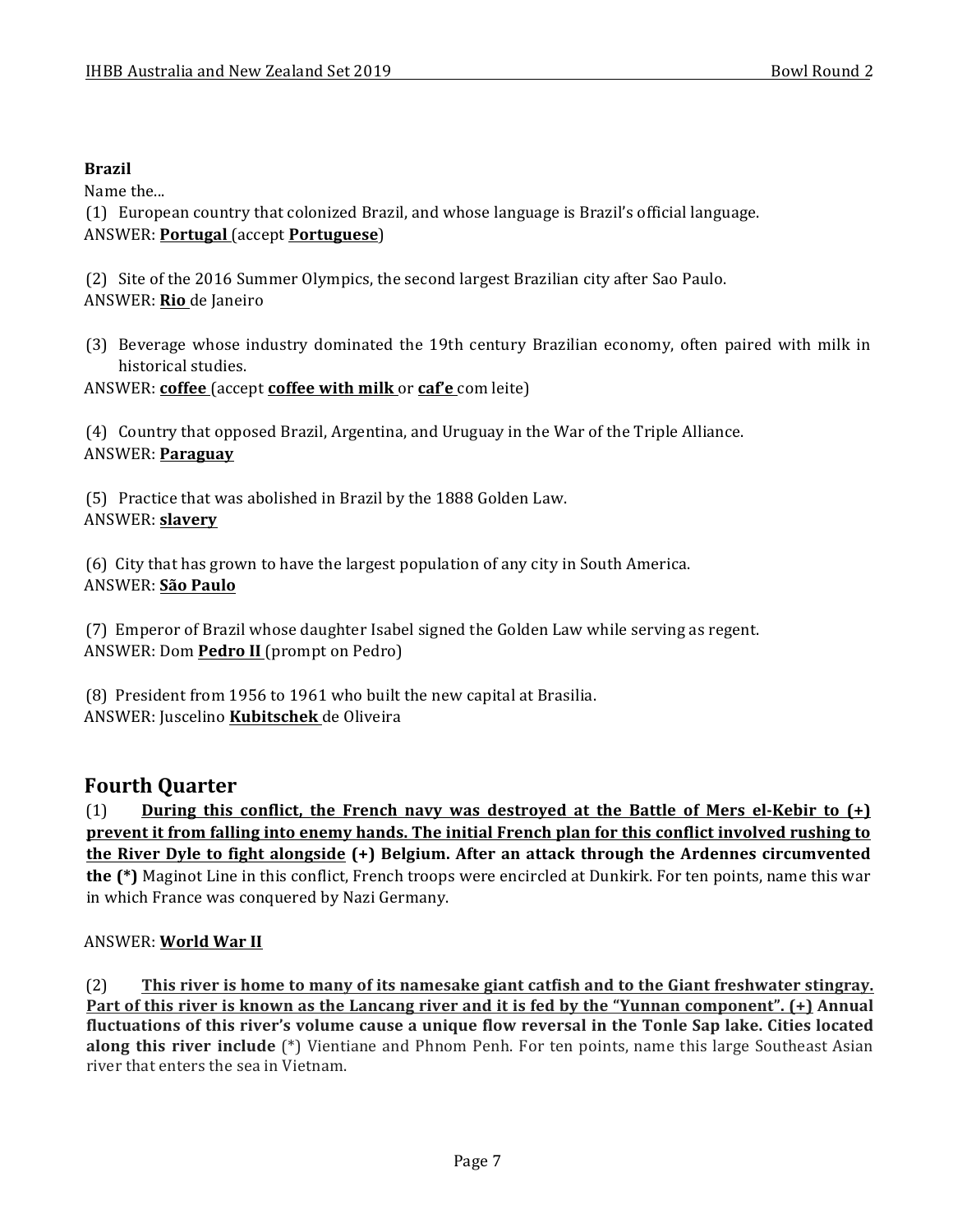## ANSWER: **Mekong** River

(3) This empire made its conquered lands part of the Twelve Doors. In an epic from this empire, **a leader wounded an enemy with an arrow with the spur of a rooster. The Kouroukan Fouga constitution and the Gbara assembly were central to this empire, whose founder defeated**  $(+)$ **Sumanguru at the Battle of Kirina. Sundiata Keita founded this empire, which controlled** (\*) trans-Sahara trade. For ten points, name this empire that devalued gold after its ruler Mansa Musa went on a hajj in 1324.

## ANSWER: **Mali** Empire

(4) **A** man born in this city posed a problem about the growth rate of a rabbit population in his **book Liber Abaci. A value approximating the Golden Ratio can be found by dividing two successive terms in a sequence named for that man born in this city, (+)** Fibonacci. Vincenzo Vivani claims that **De Motu's central idea, that objects of different masses have the same (\*)** acceleration, was verified by a man's experiment in this city. For ten points, name this Italian city, where balls were allegedly dropped by Galileo from its namesake leaning tower.

### ANSWER: **Pisa**

(5) **This man narrowly missed being assassinated by a grenade thrown by Lee Bong Chang, and he** once authorised the use of toxic gas 375 times during one battle. Gaetano Faillace took a famous **photo of (+)** Douglas MacArthur and this man, who was forced to explicitly reject his divinity via the **Humanity Declaration. The (\*)** Kyujo incident was an attempt to overthrow this man to prevent him from issuing the Jewel voice broadcast. For ten points, name this Emperor of Japan during World War II

ANSWER: Emperor **Hirohito** (Accept **Showa** Emperor)

(6) **This man is the subject of the novel** *Romance of the Three-Jeweled Eunuch***. This man was appointed commander in the city of Nanjing after helping the Yongle Emperor come to power. In 1405** that emperor outfitted this man with (+) 62 large wooden treasure ships to go on the first of his seven most famous missions. (\*) For ten points, name this Ming Dynasty explorer known for his naval voyages. 

### ANSWER: **Zheng** He

(7) **Though not in Egypt, the Amarna Letters frequently used this civilization's term for ruler,** *lugal*. Leaders from four dynasties of Kish are inscribed in a record known as this civilization's **namesake "King List."** (+) An early writing system developed by this civilization used a reed stylus **to** create (\*) "wedge-shaped" forms. For ten points, name this oldest Mesopotamian civilization that developed cuneiform writing.

### ANSWER: **Sumer**ians